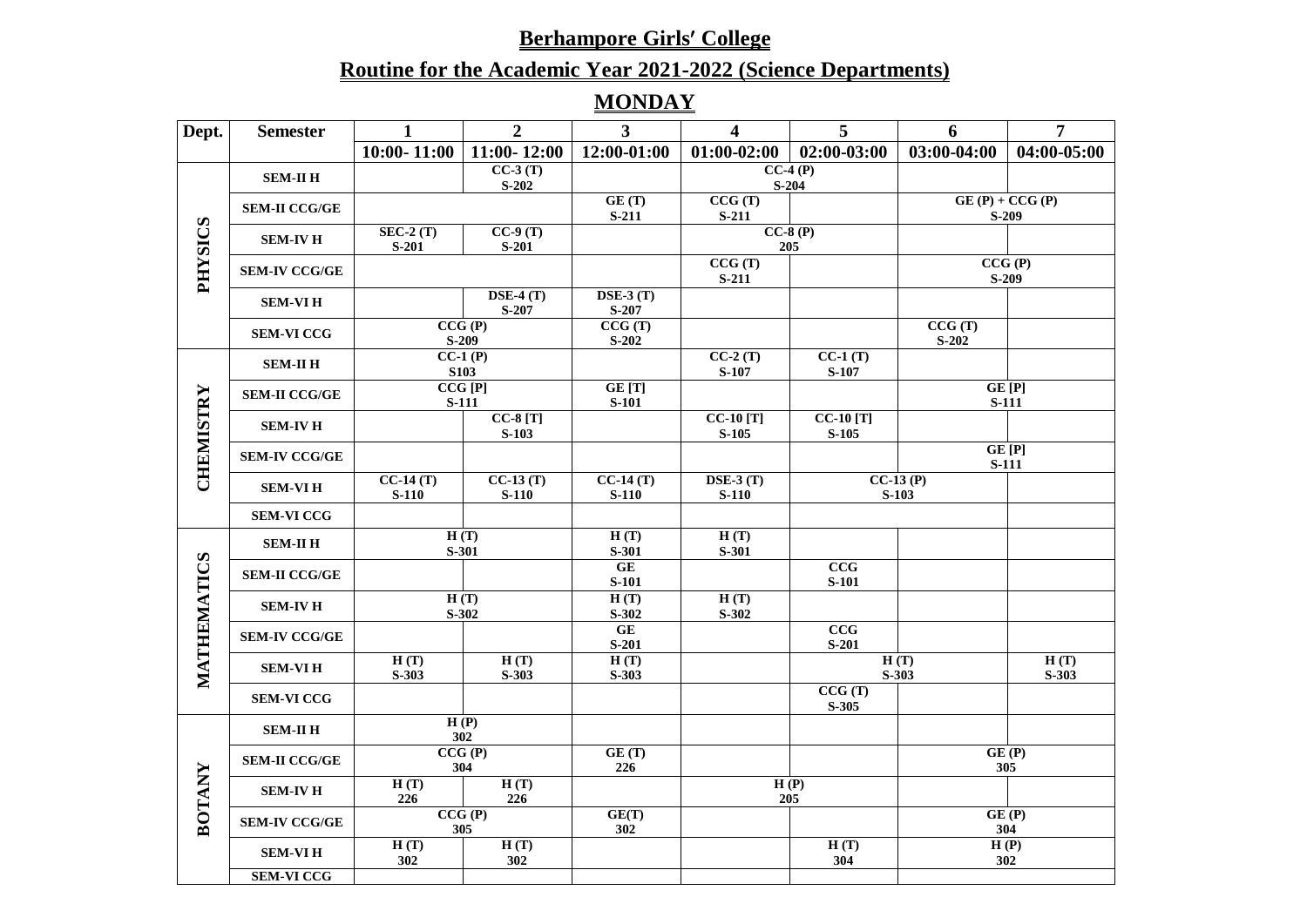|                   | <b>Semester</b>      | $\mathbf{1}$    | $\overline{2}$               | $\mathbf{3}$     | $\overline{\mathbf{4}}$  | 5                     | 6                     | $\overline{7}$  |
|-------------------|----------------------|-----------------|------------------------------|------------------|--------------------------|-----------------------|-----------------------|-----------------|
| Dept.             |                      | $10:00 - 11:00$ | $11:00 - 12:00$              | 12:00-01:00      | $01:00-02:00$            | 02:00-03:00           | 03:00-04:00           | 04:00-05:00     |
|                   | <b>SEM-II H</b>      |                 | H(P)<br>219                  |                  | H(T)<br>219              | H(T)<br>219           |                       |                 |
|                   | <b>SEM-II CCG/GE</b> |                 |                              |                  |                          | CCG(T)<br>218         | GE(P)<br>219          |                 |
|                   | <b>SEM-IV H</b>      |                 | H(P)<br>215                  |                  | H(T)<br>212              | H(T)<br>212           |                       |                 |
| <b>ZOOLOGY</b>    | <b>SEM-IV CCG/GE</b> |                 | H(T)<br>212                  | H(T)<br>212      |                          | CCG(T)<br>216         | GE(P)<br>212          |                 |
|                   | <b>SEM-VIH</b>       | H(T)<br>212     | H(T)<br>212                  | H(T)<br>212      | H(T)<br>218              |                       | H(P)<br>215           |                 |
|                   | <b>SEM-VI CCG</b>    |                 |                              |                  |                          | CCG(T)<br>215         |                       |                 |
|                   | <b>SEM-II H</b>      |                 | H(P)<br>217                  |                  | H(T)<br>114              | H(T)<br>114           |                       |                 |
|                   | <b>SEM-II CCG/GE</b> |                 |                              |                  | CCG(T)<br>117            |                       | GE(P)<br>217          |                 |
| <b>PHYSIOLOGY</b> | <b>SEM-IV H</b>      |                 | H(P)<br>118                  |                  | H(T)<br>217              | H(T)<br>217           |                       |                 |
|                   | <b>SEM-IV CCG/GE</b> |                 |                              | GE(T)<br>117     | CCG(T)<br>115            |                       | GE(P)<br>118          |                 |
|                   | <b>SEM-VIH</b>       | H(T)<br>114     | H(T)<br>114                  | H(T)<br>114      |                          | 117                   | H(P)                  | H(T)<br>117     |
|                   | <b>SEM-VI CCG</b>    |                 | CCG(T)<br>118                |                  | CCG(P)<br>118            |                       |                       |                 |
|                   | <b>SEM-II H</b>      |                 | H(P)<br>S-308                |                  | H(T)<br>S-311            | H(T)<br>S-311         |                       |                 |
| <b>ENVS</b>       | <b>SEM-IV H</b>      |                 | H(P)<br>S-309                |                  | H(T)<br>$S-310$          | H(T)<br><b>S-310</b>  |                       |                 |
|                   | <b>SEM-VIH</b>       | H(T)<br>$S-306$ | H(T)<br>S-306                | H(T)<br>$S-306$  |                          |                       | H(P)<br>S-308         | H(T)<br>$S-306$ |
|                   | <b>SEM-II H</b>      |                 | $CC-03(P)$<br>205            |                  |                          |                       |                       |                 |
| SC.               | <b>SEM-II GE</b>     |                 |                              | GE(T)<br>$S-206$ |                          |                       | GE(P)<br>205          |                 |
|                   | <b>SEM-IV H</b>      |                 |                              |                  | $CC-09(T)$<br>$S-206$    | $CC-09(T)$<br>$S-206$ |                       |                 |
| COMP.             | <b>SEM-IV GE</b>     |                 |                              | GE(T)<br>$S-201$ |                          |                       | GE(P)<br>205          |                 |
|                   | <b>SEM-VIH</b>       |                 | <b>DSE-03 (T)</b><br>$S-206$ |                  | <b>DSE-03 (P)</b><br>205 | $CC-14(T)$<br>$S-201$ | $CC-14(T)$<br>$S-206$ |                 |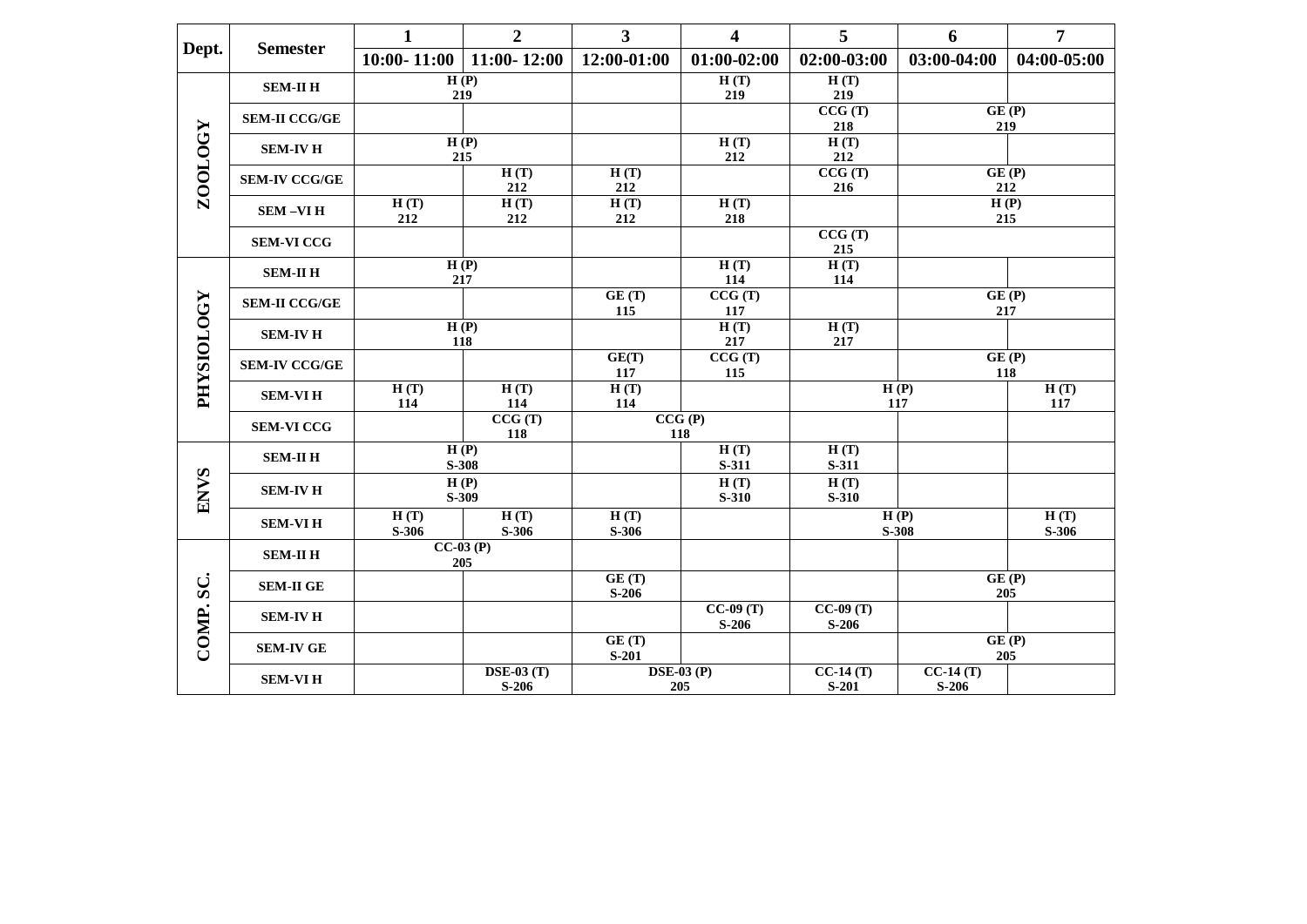# **Routine for the Academic Year 2021-2022 (Science Departments)**

**TUESDAY**

| Dept.          |                      |                        |                                          |                                             |                         |                                       |                        | $\overline{7}$              |
|----------------|----------------------|------------------------|------------------------------------------|---------------------------------------------|-------------------------|---------------------------------------|------------------------|-----------------------------|
|                | <b>Semester</b>      |                        | $\overline{2}$                           | $\overline{3}$                              | $\overline{\mathbf{4}}$ | 5                                     | 6                      |                             |
|                |                      | $10:00 - 11:00$        | $11:00 - 12:00$                          | 12:00-01:00                                 | $01:00-02:00$           | 02:00-03:00                           | 03:00-04:00            | 04:00-05:00                 |
|                | <b>SEM-II H</b>      |                        |                                          |                                             | $CC-3(T)$               |                                       | $CC-4(T)$              |                             |
|                |                      |                        |                                          |                                             | $S-202$                 |                                       | $S-202$                |                             |
|                | <b>SEM-II CCG/GE</b> |                        |                                          |                                             | GE(T)<br>$S-211$        |                                       | CCG(T)<br>$S-211$      |                             |
|                |                      | $CC-10(T)$             | $CC-8(T)$                                |                                             |                         |                                       |                        | $CC-10(P)$                  |
|                | <b>SEM-IV H</b>      | $S-201$                | $S-201$                                  |                                             |                         |                                       |                        | $S-203$                     |
| <b>SOISXHA</b> | <b>SEM-IV CCG/GE</b> |                        |                                          | CCG(T)<br>$S-211$                           |                         |                                       |                        |                             |
|                | <b>SEM-VIH</b>       |                        | $\overline{\text{DSE-3 (T)}}$<br>$S-207$ | $CC-14(T)$<br>$S-207$                       | $CC-13(T)$<br>$S-207$   | $CC-13(T)$<br>$S-207$                 |                        | $CC-13(P)$<br>S-203 & S-204 |
|                | <b>SEM-VI CCG</b>    |                        | CCG(P)<br>S-209                          | CCG(T)<br>$S-202$                           |                         | CCG(T)<br>$S-202$                     |                        |                             |
|                | <b>SEM-II H</b>      |                        | $CC-1(T)$<br>S-107                       |                                             |                         |                                       | $CC-2(T)$<br>S-107     |                             |
|                | <b>SEM-II CCG/GE</b> |                        |                                          | GE+CCG [T]<br>$S-102$                       |                         |                                       |                        |                             |
| CHEMISTRY      | <b>SEM-IV H</b>      |                        | $CC-10$ [P]<br>$S-103$                   |                                             |                         |                                       | $CC-8[T]$<br>$S-105$   | $CC-10[T]$<br>$S-105$       |
|                | <b>SEM-IV CCG/GE</b> |                        |                                          | GE (T) S-102 /<br><b>CCG</b> [T] S-110      |                         |                                       |                        |                             |
|                | <b>SEM-VIH</b>       | <b>DSE-3 (T) S-110</b> | $CC-14(T) S-110$                         |                                             | $CC-14(T) S-110$        | $CC-14(T)$<br>$S-110$                 |                        | $\bf{DSE-3}$ (P)<br>$S-109$ |
|                | <b>SEM-VI CCG</b>    |                        |                                          |                                             |                         |                                       |                        |                             |
|                | <b>SEM-II H</b>      |                        |                                          |                                             |                         |                                       | H(T)<br>S-301          | H(T)<br>S-301               |
| <b>ATICS</b>   | <b>SEM-II CCG/GE</b> |                        | CCG(T)<br>S-301                          | <b>GE (T) S-101</b><br><b>CCG</b> (T) S-301 |                         | <b>GE (T) S-101</b><br>$CCG(T) S-301$ |                        |                             |
|                | <b>SEM-IV H</b>      |                        | H(T)<br>$S-302$                          |                                             |                         |                                       | H(T)<br>$S-302$        | H(T)<br>$S-302$             |
| MATHEM         | <b>SEM-IV CCG/GE</b> |                        |                                          | <b>GE (T) S-211</b><br>$CCG(T) S-301$       |                         | <b>GE (T) S-101</b><br>$CCG(T) S-301$ | CCG(T)<br><b>S-101</b> |                             |
|                | <b>SEM-VI H</b>      | H(T)<br>$S-303$        | H(T)<br>$S-303$                          |                                             | H(T)<br>$S-303$         | H(T)<br>$S-303$                       |                        | H(T)<br>$S-303$             |
|                | <b>SEM-VI CCG</b>    |                        |                                          |                                             |                         |                                       |                        |                             |
|                | <b>SEM-II H</b>      |                        |                                          |                                             |                         |                                       | H(T)<br>302            | H(T)<br>302                 |
| <b>BOTANY</b>  | <b>SEM-II CCG/GE</b> |                        |                                          | $GE + CCG(T)$<br>302                        |                         |                                       |                        |                             |
|                | <b>SEM-IV H</b>      |                        | H(P)<br>305                              |                                             |                         |                                       | H(T)<br>304            | H(T)<br>304                 |
|                | <b>SEM-IV CCG/GE</b> |                        |                                          | $GE + CCG(T)$<br>226                        |                         |                                       |                        |                             |
|                | <b>SEM-VIH</b>       | H(T)<br>302            | H(T)<br>302                              |                                             | H(T)<br>302             | H(T)<br>302                           |                        | H(P)<br>305                 |
|                | <b>SEM-VI CCG</b>    |                        | CCG(T)<br>302                            |                                             | CCG(P)<br>304           |                                       |                        |                             |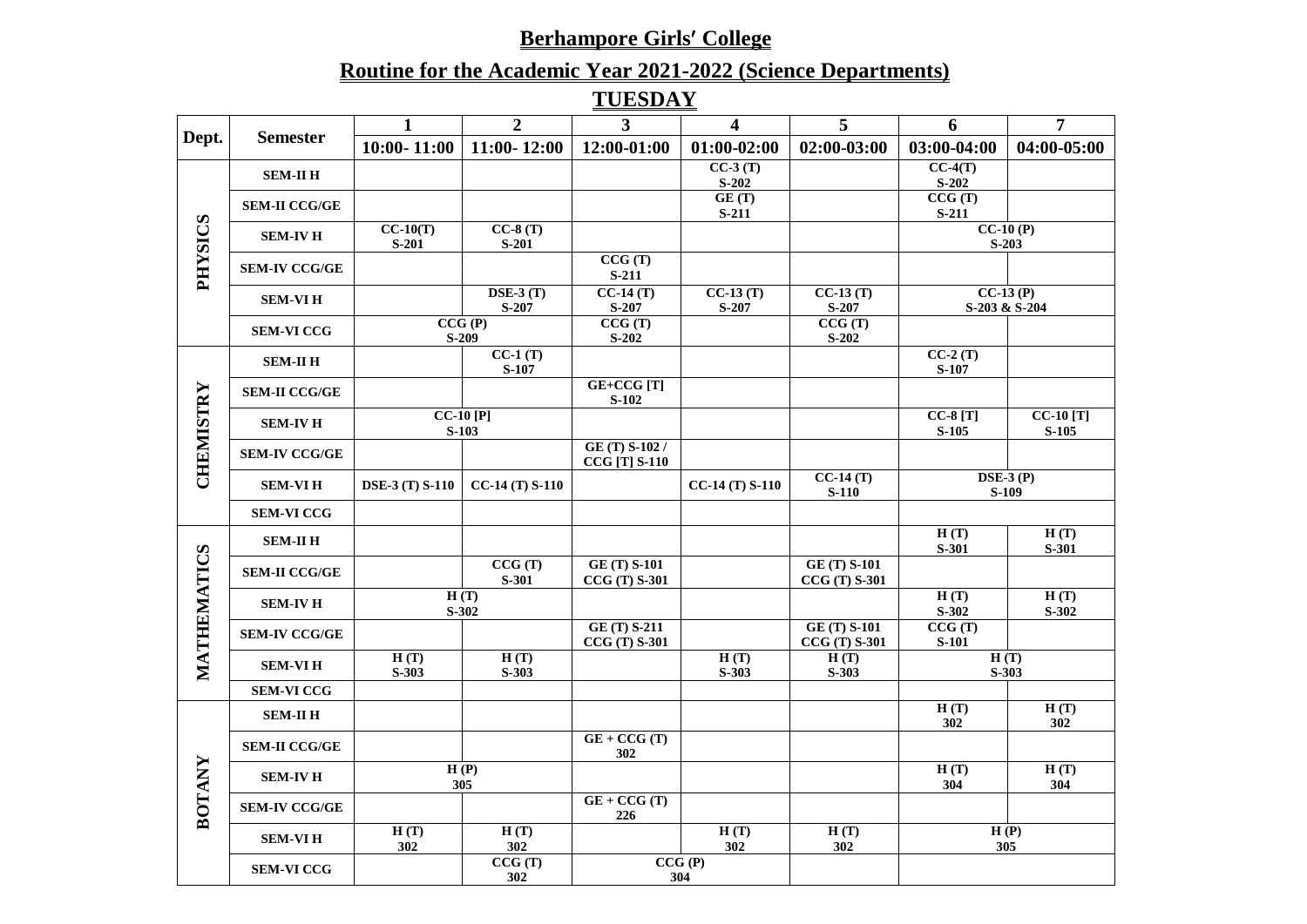|                   |                      | $\mathbf{1}$    | $\overline{2}$        | $\mathbf{3}$          | $\overline{\mathbf{4}}$ | 5                    | 6                     | $\overline{7}$ |
|-------------------|----------------------|-----------------|-----------------------|-----------------------|-------------------------|----------------------|-----------------------|----------------|
| Dept.             | <b>Semester</b>      | $10:00 - 11:00$ | $11:00 - 12:00$       | 12:00-01:00           | $01:00-02:00$           | 02:00-03:00          | 03:00-04:00           | 04:00-05:00    |
|                   | <b>SEM-II H</b>      |                 |                       |                       |                         |                      | H(T)<br>212           | H(T)<br>212    |
|                   | <b>SEM-II CCG/GE</b> |                 |                       |                       |                         | $GE + CCG(T)$<br>212 |                       |                |
|                   | <b>SEM-IV H</b>      |                 | H(P)<br>215           |                       |                         |                      | H(T)<br>218           | H(T)<br>218    |
| ZOOLOGY           | <b>SEM-IV CCG/GE</b> |                 |                       |                       |                         | $GE + CCG(T)$<br>219 |                       |                |
|                   | <b>SEM-VIH</b>       | H(T)<br>212     | H(T)<br>212           |                       | H(T)<br>218             | H(T)<br>218          |                       | H(P)<br>215    |
|                   | <b>SEM-VI CCG</b>    |                 |                       |                       |                         |                      |                       |                |
|                   | <b>SEM-II H</b>      |                 |                       |                       |                         |                      | H(T)<br>114           | H(T)<br>114    |
|                   | <b>SEM-II CCG/GE</b> |                 |                       | GE(T)<br>115          | CCG(T)<br>115           |                      |                       | CCG(P)<br>217  |
|                   | <b>SEM-IV H</b>      |                 | H(P)<br>117           |                       |                         |                      | H(T)<br>115           | H(T)<br>115    |
|                   | <b>SEM-IV CCG/GE</b> | CCG(P)<br>118   |                       | GE(T)<br>117          | CCG(T)<br>117           |                      |                       |                |
| <b>FHYSIOLOGY</b> | <b>SEM-VIH</b>       | H(T)<br>114     | H(T)<br>114           |                       | H(T)<br>114             | H(T)<br>114          |                       | H(P)<br>117    |
|                   | <b>SEM-VI CCG</b>    |                 |                       |                       |                         |                      |                       |                |
|                   | <b>SEM-II H</b>      |                 |                       |                       |                         |                      | H(T)<br>S-311         | H(T)<br>S-311  |
| <b>ENVS</b>       | <b>SEM-IV H</b>      |                 | H(P)<br>S-308         |                       |                         |                      | H(T)<br>S-310         | H(T)<br>S-310  |
|                   | <b>SEM-VIH</b>       |                 | H(T)<br>$S-306$       | H(T)<br>S-306         | H(T)<br>$S-306$         | H(T)<br>S-306        |                       | H(P)<br>S-309  |
|                   | <b>SEM-II H</b>      |                 | $CC-03(T)$<br>$S-206$ |                       |                         |                      | $CC-04(T)$<br>$S-206$ |                |
| SC.<br>COMP.      | <b>SEM-II GE</b>     |                 |                       | GE(T)<br>$S-206$      | GE(T)<br>$S-206$        | GE(T)<br>$S-206$     |                       |                |
|                   | <b>SEM-IV H</b>      |                 | $CC-10(P)$<br>205     |                       |                         |                      |                       |                |
|                   | <b>SEM-IV GE</b>     |                 |                       | GE(T)<br>$S-201$      | GE(T)<br>$S-201$        | GE(T)<br>$S-201$     |                       |                |
|                   | <b>SEM-VIH</b>       |                 | $CC-13(T)$<br>$S-211$ | $CC-13(T)$<br>$S-110$ |                         | $CC-14(P)$<br>205    |                       |                |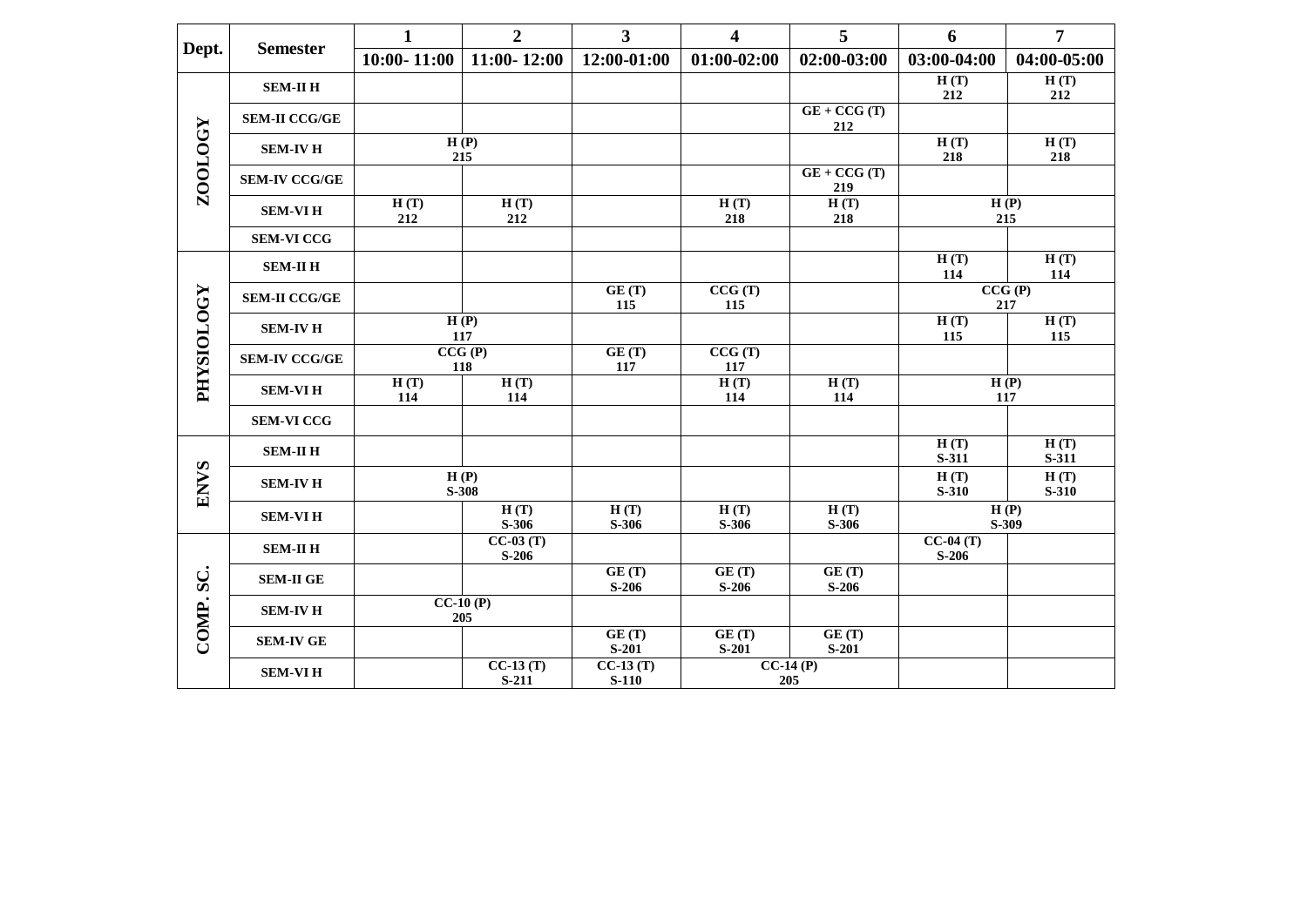# **Routine for the Academic Year 2021-2022 (Science Departments) WEDNESDAY**

| Dept.          | <b>Semester</b>      | 1              | $\overline{2}$                | $\overline{3}$              | $\overline{\mathbf{4}}$       | 5                                     | 6                                             | $\overline{7}$       |
|----------------|----------------------|----------------|-------------------------------|-----------------------------|-------------------------------|---------------------------------------|-----------------------------------------------|----------------------|
|                |                      | 10:00-11:00    | 11:00-12:00                   | 12:00-01:00                 | $01:00-02:00$                 | 02:00-03:00                           | 03:00-04:00                                   | 04:00-05:00          |
|                | <b>SEM-II H</b>      |                | $CC-4(T)$                     | $CC-3(T)$                   |                               |                                       | $CC-4(P)$                                     |                      |
|                |                      |                | $S-202$                       | $S-202$                     |                               |                                       |                                               | $S-204$              |
|                | <b>SEM-II CCG/GE</b> |                | CCG(T)<br>$S-211$             |                             |                               |                                       |                                               |                      |
|                |                      | $SEC-2(T)$     | $CC-8(T)$                     |                             |                               |                                       |                                               | $CC-10(P)$           |
|                | <b>SEM-IV H</b>      | $S-201$        | $S-201$                       |                             |                               |                                       |                                               | $S-203$              |
| <b>SOISXHd</b> | <b>SEM-IV CCG/GE</b> |                |                               | CCG(T)<br><b>Room-S-211</b> |                               |                                       |                                               |                      |
|                |                      |                | $\overline{\text{DSE-3 (T)}}$ |                             | $\overline{\text{DSE-3 (P)}}$ | $CC-14(T)$                            | $\bf{DSE-4}$ (T)                              |                      |
|                | <b>SEM-VIH</b>       |                | $S-207$                       |                             | 205                           | S-207                                 | $S-207$                                       |                      |
|                | <b>SEM-VI CCG</b>    |                |                               |                             |                               |                                       |                                               |                      |
|                | <b>SEM-II H</b>      |                | $CC-1(T)$                     | $CC-2(T)$                   |                               |                                       |                                               | $CC-2(P)$            |
|                |                      |                | S-107                         | S-107<br>CCG[T]             |                               |                                       | <b>S-111</b>                                  |                      |
|                | <b>SEM-II CCG/GE</b> |                |                               | $S-101$                     |                               |                                       |                                               |                      |
|                | <b>SEM-IV H</b>      |                |                               |                             |                               |                                       |                                               | $CC-9[P]$<br>$S-102$ |
| CHEMISTRY      | <b>SEM-IV CCG/GE</b> |                |                               |                             |                               |                                       |                                               |                      |
|                | <b>SEM-VIH</b>       |                | <b>DSE-3 (T) S-110</b>        |                             | $CC-13(P)$<br>$S-102$         | $CC-14(T)$<br>$S-110$                 | $\overline{\text{DSE-4 (T)}}$<br><b>S-110</b> |                      |
|                | <b>SEM-VI CCG</b>    |                | CCG(T)                        |                             | CCG(P)                        | CCG(T)                                |                                               |                      |
|                |                      |                | $S-105$                       |                             | $S-103$                       | $S-105$                               |                                               |                      |
|                | <b>SEM-II H</b>      |                | H(T)<br>S-303                 | H(T)<br>$S-303$             |                               |                                       | S-303                                         | H(T)                 |
|                |                      |                |                               |                             | GE(T)                         | <b>GE (T) S-101</b>                   |                                               |                      |
|                | <b>SEM-II CCG/GE</b> |                |                               |                             | <b>S-101</b>                  | $CCG(T) S-301$                        |                                               |                      |
|                | <b>SEM-IV H</b>      | SEC(T)         | H(T)                          | H(T)                        |                               |                                       |                                               | H(T)                 |
|                |                      | $S-302$        | $S-302$                       | $S-302$                     |                               |                                       |                                               | $S-302$              |
| MATHEMATICS    | <b>SEM-IV CCG/GE</b> |                |                               |                             | GE(T)<br>$S-211$              | <b>GE (T) S-211</b><br>$CCG(T) S-301$ |                                               |                      |
|                | <b>SEM-VIH</b>       |                | H(T)                          |                             | H(T)                          | H(T)                                  | H(T)                                          |                      |
|                |                      |                | $S-303$                       |                             | $S-303$                       | $S-303$                               | S-303                                         |                      |
|                | <b>SEM-VI CCG</b>    |                | CCG(T)<br>$S-305$             |                             |                               |                                       |                                               |                      |
|                |                      |                | H(T)                          | H(T)                        |                               |                                       |                                               | H(P)                 |
|                | <b>SEM-II H</b>      |                | 302                           | 302                         |                               |                                       |                                               | 302                  |
| <b>BOTANY</b>  | <b>SEM-II CCG/GE</b> |                |                               | CCG(T)<br>226               |                               |                                       |                                               |                      |
|                | <b>SEM-IV H</b>      | SEC (T)<br>302 | H(T)<br>304                   | H(T)<br>304                 |                               |                                       |                                               | H(P)<br>304          |
|                | <b>SEM-IV CCG/GE</b> |                |                               |                             |                               |                                       |                                               |                      |
|                | <b>SEM-VIH</b>       |                | H(T)<br>305                   |                             | H(P)<br>305                   | H(T)<br>302                           | H(T)<br>305                                   |                      |
|                | <b>SEM-VI CCG</b>    |                |                               |                             |                               |                                       |                                               |                      |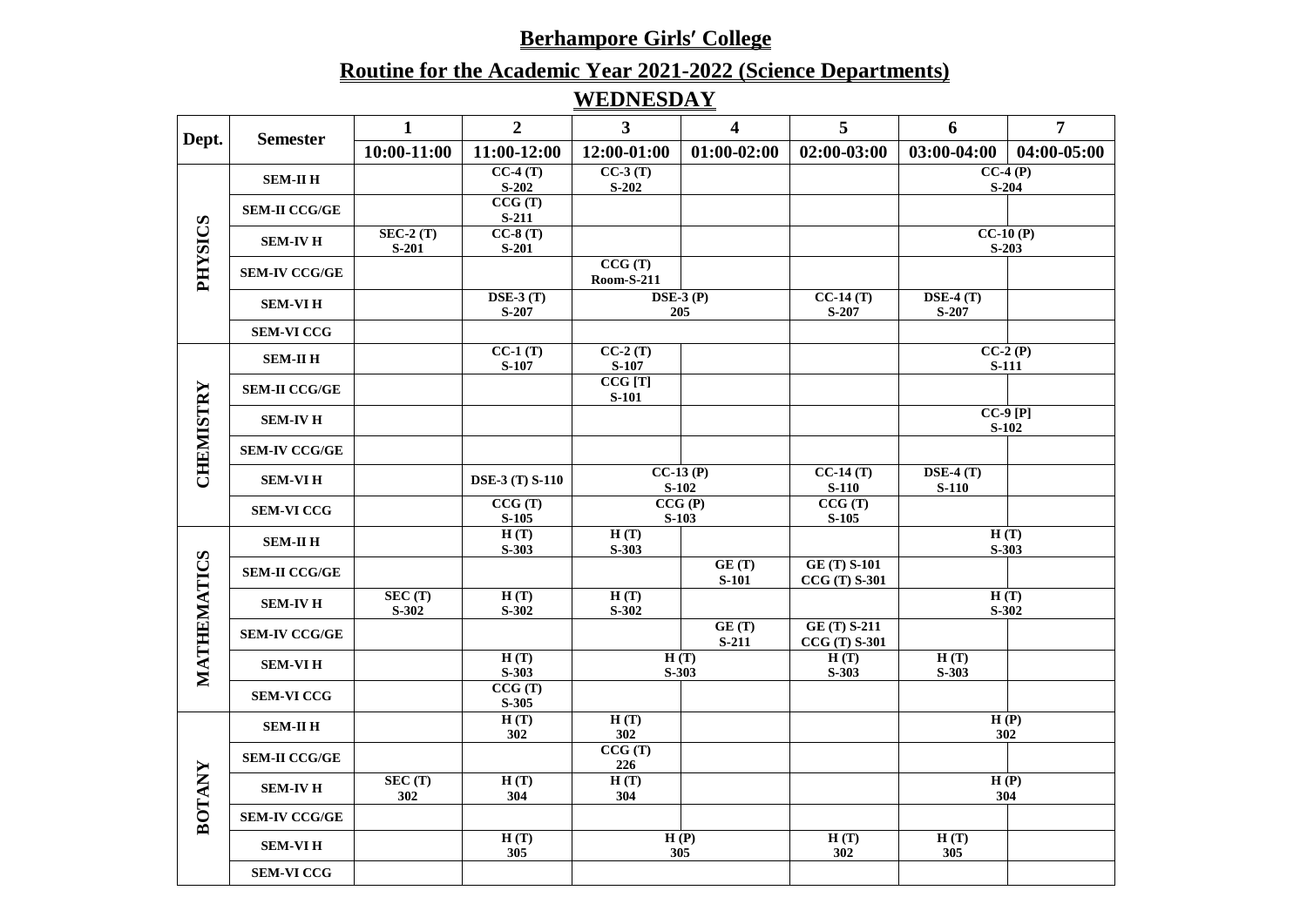| Dept.                 | <b>Semester</b>      | $\mathbf{1}$                                                    | $\overline{2}$        | $\overline{\mathbf{3}}$ | $\overline{\mathbf{4}}$ | 5                       | 6                    | $\overline{7}$  |
|-----------------------|----------------------|-----------------------------------------------------------------|-----------------------|-------------------------|-------------------------|-------------------------|----------------------|-----------------|
|                       |                      | 10:00-11:00                                                     | 11:00-12:00           | 12:00-01:00             | $01:00-02:00$           | 02:00-03:00             | 03:00-04:00          | 04:00-05:00     |
|                       | <b>SEM-II H</b>      |                                                                 | H(T)<br>212           | H(T)<br>212             |                         |                         | H(P)<br>219          |                 |
|                       | <b>SEM-II CCG/GE</b> |                                                                 |                       |                         | GE(T)<br>212            | $GE + CCG(T)$<br>219    | 216                  | CCG(P)          |
|                       | <b>SEM-IV H</b>      | SEC(T)<br>218                                                   | H(T)<br>219           | H(T)<br>219             |                         |                         | 215                  | H(P)            |
| <b>ZOOLOGY</b>        | <b>SEM-IV CCG/GE</b> |                                                                 |                       |                         | GE(T)<br>218            | $GE + CCG(T)$<br>212    | 218                  | CCG(P)          |
|                       | <b>SEM-VIH</b>       |                                                                 | H(T)<br>218           |                         | H(P)<br>215             | H(T)<br>218             | H(T)<br>212          |                 |
|                       | <b>SEM-VI CCG</b>    |                                                                 | CCG(T)<br>216         |                         | CCG(P)<br>218           |                         |                      |                 |
|                       | <b>SEM-II H</b>      |                                                                 | H(T)<br>117           | H(T)<br>118             |                         |                         | H(P)<br>217          |                 |
|                       | <b>SEM-II CCG/GE</b> |                                                                 |                       | CCG(T)<br>216           |                         | GE(T)<br>114            |                      |                 |
| <b>FHYSIOLOGY</b>     | <b>SEM-IV H</b>      | SEC (T)<br>114                                                  | H(T)<br>118           | H(T)<br>114             |                         |                         | 118                  | H(P)            |
|                       | <b>SEM-IV CCG/GE</b> |                                                                 | CCG(T)<br>115         |                         | GE(T)<br>115            |                         |                      |                 |
|                       | <b>SEM-VIH</b>       |                                                                 | H(T)<br>114           |                         | H(P)<br>117             | H(T)<br>114             | H(T)<br>114          |                 |
|                       | <b>SEM-VI CCG</b>    |                                                                 |                       |                         |                         | CCG(T)<br>118           |                      |                 |
| $\boldsymbol{\omega}$ | <b>SEM-II H</b>      | AECC(T)<br>S-301 (Science)<br>$123$ (Arts)<br><b>128 (Arts)</b> | H(T)<br>S-311         | H(T)<br>S-311           |                         |                         |                      | H(P)<br>$S-308$ |
| <b>ENV</b>            | <b>SEM-IV H</b>      | H(T)<br><b>S-310</b>                                            |                       | H(P)<br>S-308           |                         |                         |                      | H(P)<br>S-309   |
|                       | <b>SEM-VIH</b>       |                                                                 | H(T)<br>$S-306$       |                         | H(P)<br>S-309           | H(T)<br>S-306           | H(T)<br>S-306        |                 |
|                       | <b>SEM-II H</b>      |                                                                 | $CC-03(T)$<br>$S-206$ | $CC-03(T)$<br>$S-206$   |                         |                         |                      |                 |
| COMP.SC.              | <b>SEM-II GE</b>     |                                                                 |                       |                         | GE(T)<br>$S-206$        | GE(T)<br>$S-206$        |                      |                 |
|                       | <b>SEM-IV H</b>      | $CC-10(T)$<br>$S-206$                                           | $CC-8(T)$<br>$S-209$  | $CC-8(T)$<br>$S-201$    |                         |                         | $CC-9(T)$<br>$S-206$ |                 |
|                       | <b>SEM-IV GE</b>     |                                                                 |                       |                         | GE(T)<br>$S-201$        | GE(T)<br>$S-201$        |                      |                 |
|                       | <b>SEM-VIH</b>       |                                                                 |                       |                         |                         | $\bf{DSE-4}$ (P)<br>205 |                      |                 |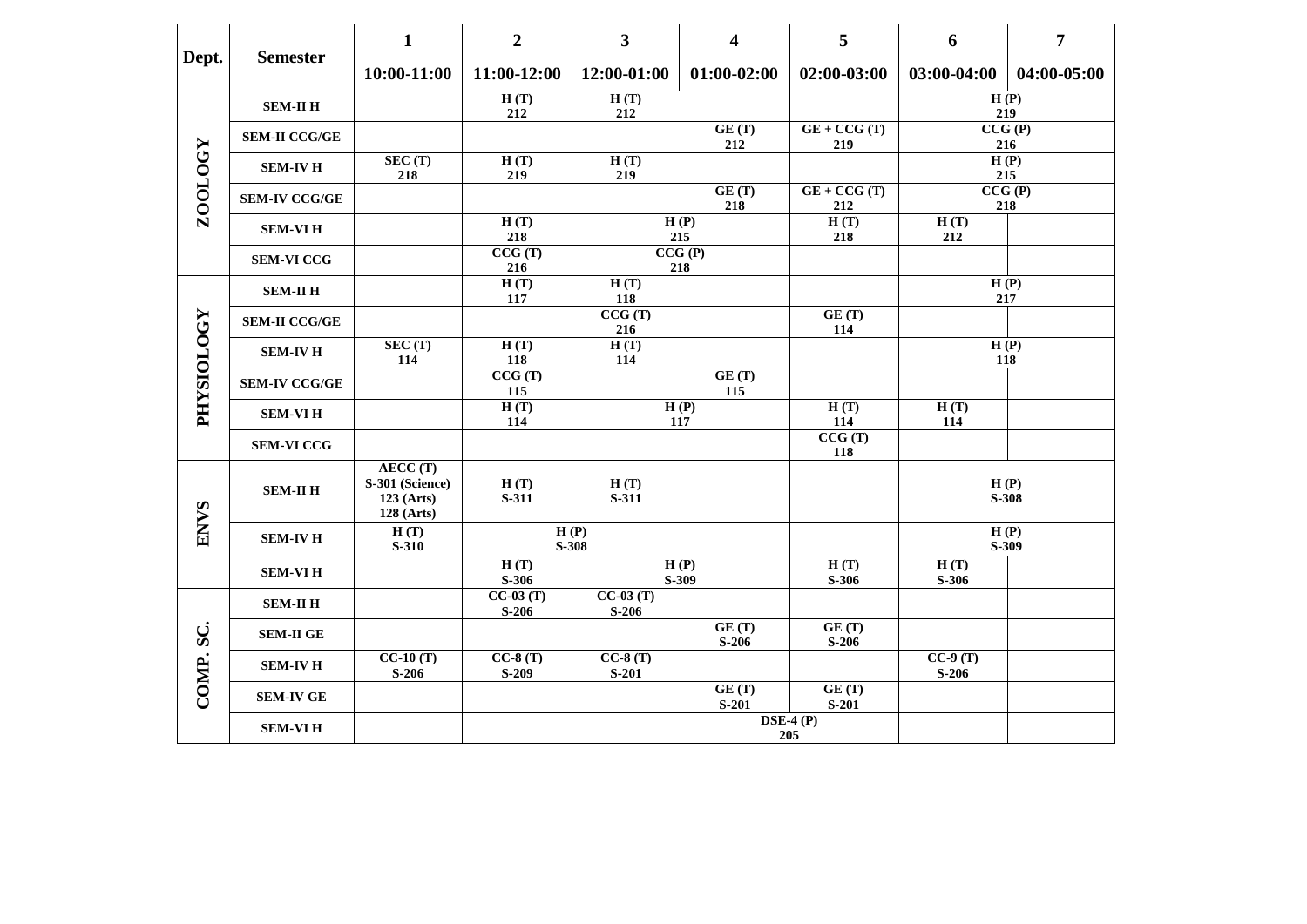# **Routine for the Academic Year 2021-2022 (Science Departments)**

# **THURSDAY**

|                |                      | $\mathbf{1}$       | $\overline{2}$        | $\mathbf{3}$              | 4                      | 5                      | 6                    | $\overline{7}$             |
|----------------|----------------------|--------------------|-----------------------|---------------------------|------------------------|------------------------|----------------------|----------------------------|
| Dept.          | <b>Semester</b>      | $10:00-11:00$      | 11:00-12:00           | 12:00-01:00               | $01:00-02:00$          | 02:00-03:00            | 03:00-04:00          | 04:00-05:00                |
|                | <b>SEM-II H</b>      |                    |                       | $CC-3(P)$<br>$S-209$      |                        |                        | $CC-4(T)$<br>$S-202$ | $CC-4(T)$<br>$S-202$       |
|                | <b>SEM-II CCG/GE</b> |                    |                       |                           |                        |                        |                      |                            |
| <b>SOISXHd</b> | <b>SEM-IV H</b>      |                    | $CC-9(T)$<br>$S-201$  | $CC-9(T)$<br>$S-201$      |                        |                        | $CC-8(P)$<br>205     |                            |
|                | <b>SEM-IV CCG/GE</b> |                    |                       |                           |                        |                        |                      |                            |
|                | <b>SEM-VIH</b>       |                    | $CC-14(T)$<br>$S-207$ | $DSE-3(T)$<br>$S-207$     |                        | $DSE-4(T)$<br>S-207    |                      | $\bf{DSE-3}$ (P)<br>205    |
|                | <b>SEM-VI CCG</b>    |                    |                       |                           |                        |                        |                      |                            |
|                | <b>SEM-II H</b>      |                    |                       | $CC-2(P)$<br><b>S-111</b> |                        | $CC-1(T)$<br>S-107     | $CC-1(T)$<br>S-107   |                            |
|                | <b>SEM-II CCG/GE</b> |                    |                       | CCG[P]<br>$S-102$         | GE [T]<br><b>S-101</b> |                        |                      | GE+CCG [T]<br>$S-101$      |
| CHEMISTRY      | <b>SEM-IV H</b>      |                    |                       |                           |                        | $CC-8[T]$<br>$S-105$   | $CC-8[T]$<br>$S-105$ |                            |
|                | <b>SEM-IV CCG/GE</b> |                    |                       |                           | GE [T]<br><b>S-101</b> |                        |                      | GE [T]<br><b>S-101</b>     |
|                | <b>SEM-VIH</b>       |                    | $CC-13(T) S-110$      | DSE-3<br>$S-110$          |                        | $DSE-4(T)$<br>$S-110$  |                      | $CC-14(P)$<br><b>S-111</b> |
|                | <b>SEM-VI CCG</b>    |                    | CCG(T)<br>$S-105$     |                           | CCG(P)<br>$S-103$      | CCG(T)<br>$S-109$      |                      |                            |
|                | <b>SEM-II H</b>      |                    |                       | H(T)<br>S-301             |                        | H(T)<br>S-301          | H(T)<br>S-301        |                            |
| IATICS         | <b>SEM-II CCG/GE</b> |                    |                       |                           | GE(T)<br><b>S-101</b>  |                        |                      |                            |
|                | <b>SEM-IV H</b>      | SEC (T)<br>$S-302$ |                       | H(T)<br>$S-302$           |                        | H(T)<br>$S-302$        | H(T)<br>$S-302$      |                            |
|                | <b>SEM-IV CCG/GE</b> |                    |                       |                           | GE(T)<br>$S-211$       | CCG(T)<br><b>S-101</b> |                      |                            |
| MATHEN         | <b>SEM-VIH</b>       |                    | H(T)<br>$S-303$       | H(T)<br>$S-303$           |                        | H(T)<br>$S-303$        |                      | H(T)<br>$S-303$            |
|                | <b>SEM-VI CCG</b>    |                    |                       |                           |                        | CCG(T)<br>S-305        |                      |                            |
|                | <b>SEM-II H</b>      |                    |                       | H(P)<br>302               |                        | H(T)<br>302            | H(T)<br>302          |                            |
|                | <b>SEM-II CCG/GE</b> |                    |                       | CCG(P)<br>302             | GE(T)<br>302           |                        |                      |                            |
| BOTANY         | <b>SEM-IV H</b>      | SEC (T)<br>302     |                       |                           | H(T)<br>305            | H(T)<br>305            |                      |                            |
|                | <b>SEM-IV CCG/GE</b> |                    |                       | CCG(P)<br>304             | GE(T)<br>304           |                        |                      | $GE + CCG(T)$<br>302       |
|                | <b>SEM-VIH</b>       |                    | H(T)<br>305           | H(T)<br>226               |                        | H(T)<br>304            |                      | H(P)<br>305                |
|                | <b>SEM-VI CCG</b>    |                    |                       |                           |                        |                        |                      |                            |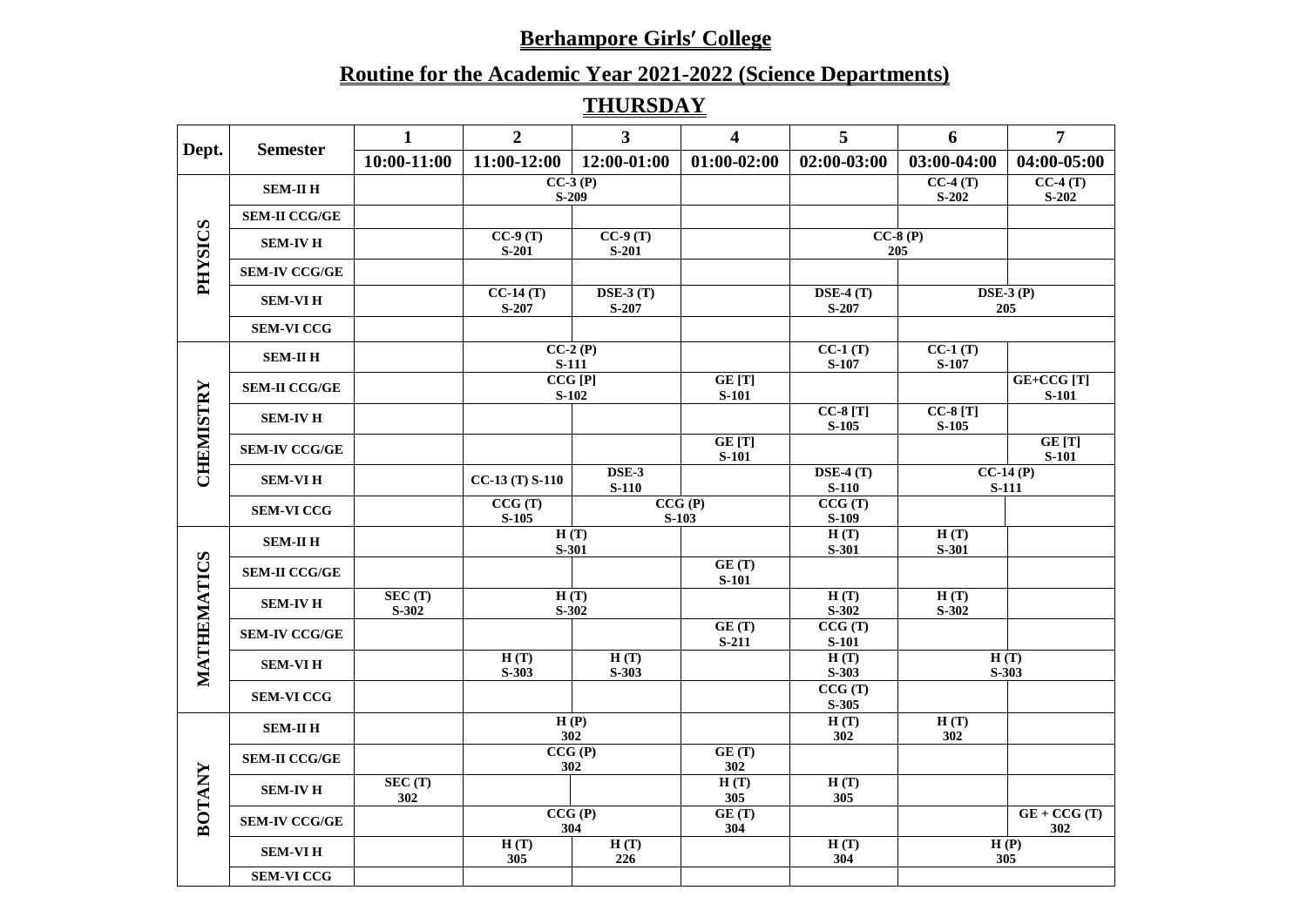| Dept.             |                      | $\mathbf{1}$                                                    | $\overline{2}$              | 3                            | $\overline{\mathbf{4}}$ | 5                     | 6                     | $\overline{7}$           |
|-------------------|----------------------|-----------------------------------------------------------------|-----------------------------|------------------------------|-------------------------|-----------------------|-----------------------|--------------------------|
|                   | <b>Semester</b>      | $10:00-11:00$                                                   | 11:00-12:00                 | 12:00-01:00                  | $01:00-02:00$           | 02:00-03:00           | 03:00-04:00           | 04:00-05:00              |
|                   | <b>SEM-II H</b>      |                                                                 |                             | H(P)<br>219                  |                         | H(T)<br>219           | H(T)<br>219           |                          |
|                   | <b>SEM-II CCG/GE</b> |                                                                 |                             |                              | GE(T)<br>218            |                       | GE(P)<br>216          |                          |
| ZOOLOGY           | <b>SEM-IV H</b>      | SEC (T)<br>218                                                  |                             | H(P)<br>215                  |                         | H(T)<br>218           | H(T)<br>218           |                          |
|                   | <b>SEM-IV CCG/GE</b> |                                                                 |                             |                              | GE(T)<br>219            |                       |                       |                          |
|                   | <b>SEM-VIH</b>       |                                                                 | H(T)<br>212                 | H(T)<br>212                  |                         | H(T)<br>212           |                       | H(P)<br>215              |
|                   | <b>SEM-VI CCG</b>    |                                                                 |                             |                              |                         | CCG(T)<br>215         |                       |                          |
|                   | <b>SEM-II H</b>      |                                                                 |                             | H(P)<br>217                  |                         | H(T)<br>115           | H(T)<br>115           |                          |
|                   | <b>SEM-II CCG/GE</b> |                                                                 |                             |                              |                         |                       |                       |                          |
| <b>FHYSIOLOGY</b> | <b>SEM-IV H</b>      | SEC (T)<br>114                                                  |                             | H(P)<br>117                  |                         | H(T)<br>117           | H(T)<br>118           |                          |
|                   | <b>SEM-IV CCG/GE</b> |                                                                 |                             |                              |                         |                       |                       |                          |
|                   | <b>SEM-VIH</b>       |                                                                 | H(T)<br>114                 | H(T)<br>114                  |                         | H(T)<br>114           |                       | H(P)<br>117              |
|                   | <b>SEM-VI CCG</b>    |                                                                 | CCG(T)<br>118               |                              | CCG(P)<br>118           |                       |                       |                          |
|                   | <b>SEM-II H</b>      | AECC(T)<br>S-301 (Science)<br>$123$ (Arts)<br><b>128 (Arts)</b> |                             | H(P)<br>S-308                |                         | H(T)<br>S-311         | H(T)<br>S-311         |                          |
| <b>ENVS</b>       | <b>SEM-IV H</b>      | SEC (T)<br>$S-310$                                              |                             | H(P)<br>S-309                |                         | H(T)<br>$S-310$       | H(T)<br>$S-310$       |                          |
|                   | <b>SEM-VIH</b>       |                                                                 |                             | H(P)<br>$S-310$              | H(T)<br>S-306           | H(T)<br>$S-306$       |                       |                          |
|                   | <b>SEM-II H</b>      |                                                                 |                             |                              |                         | $CC-04(T)$<br>$S-206$ | $CC-04(T)$<br>$S-206$ |                          |
| SC.<br>COMP.      | <b>SEM-II GE</b>     |                                                                 |                             |                              | GE(T)<br>$S-206$        |                       |                       | GE(T)<br>$S-206$         |
|                   | <b>SEM-IV H</b>      |                                                                 | $SEC-2(P)$<br>205           | $CC-10(T)$<br>$S-206$        |                         |                       | $CC-08(T)$<br>$S-211$ |                          |
|                   | <b>SEM-IV GE</b>     |                                                                 |                             |                              | GE(T)<br>$S-201$        |                       |                       | GE(T)<br>$S-211$         |
|                   | <b>SEM-VIH</b>       |                                                                 | $\bf$ DSE-03 (T)<br>$S-206$ | $\bf{DSE-03}$ (T)<br>$S-211$ | $CC-14(T)$<br>$S-211$   | $CC-14(T)$<br>$S-211$ |                       | <b>DSE-04 (P)</b><br>205 |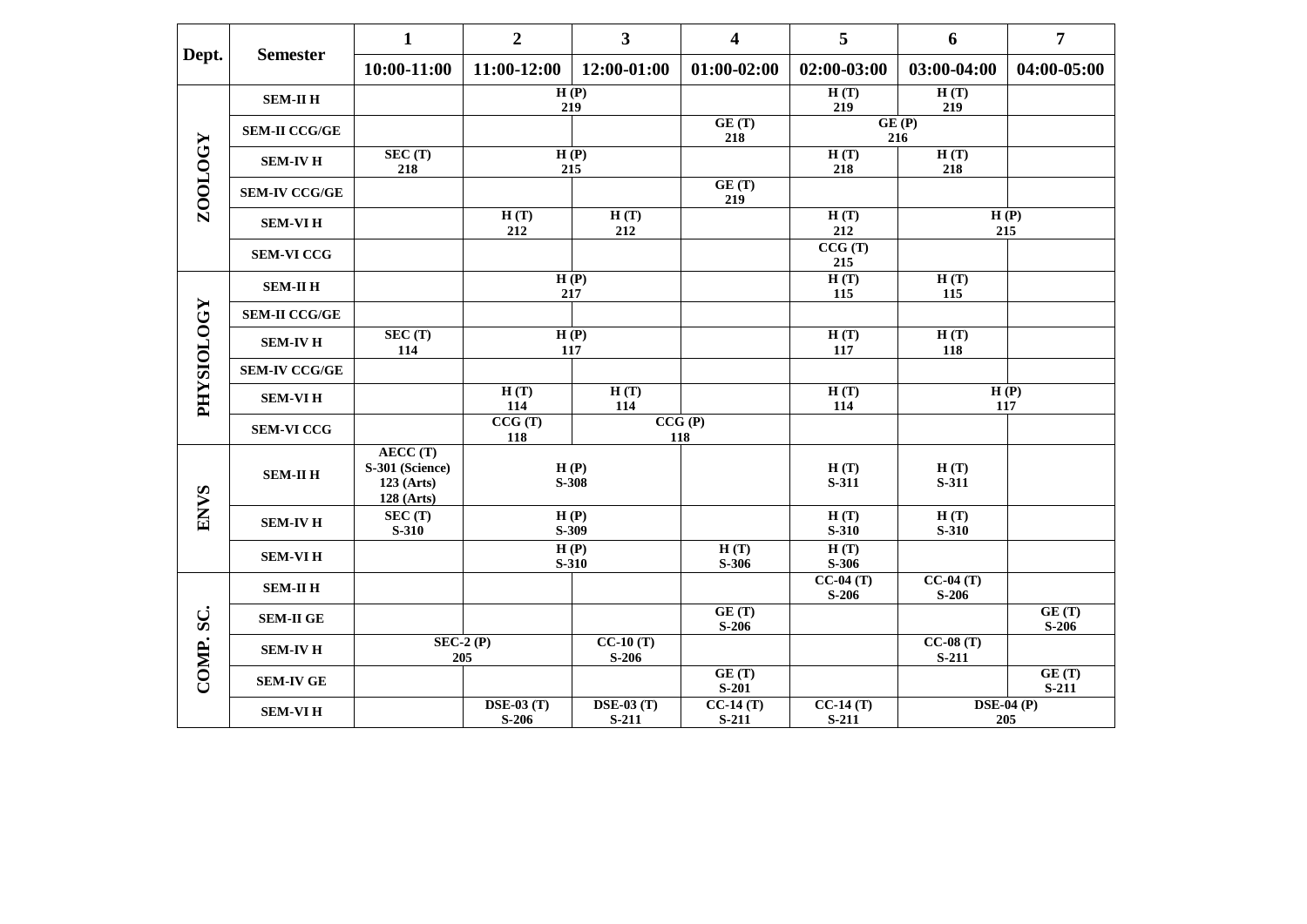# **Routine for the Academic Year 2021-2022 (Science Departments)**

**FRIDAY**

|                |                      | $\mathbf{1}$ | $\overline{2}$                           | 3 <sup>1</sup>       | $\overline{\mathbf{4}}$ | 5                     | 6                           | $\overline{7}$              |
|----------------|----------------------|--------------|------------------------------------------|----------------------|-------------------------|-----------------------|-----------------------------|-----------------------------|
| Dept.          | <b>Semester</b>      | 10:00-11:00  | 11:00-12:00                              | 12:00-01:00          | $01:00-02:00$           | 02:00-03:00           | 03:00-04:00                 | 04:00-05:00                 |
|                | <b>SEM-II H</b>      |              | $CC-3(P)$<br>$S-209$                     |                      |                         |                       |                             |                             |
|                | <b>SEM-II CCG/GE</b> |              | CCG(T)<br>$S-211$                        |                      |                         |                       | $GE(P) + CCG(P)$<br>$S-209$ |                             |
| <b>PHYSICS</b> | <b>SEM-IV H</b>      |              | $CC-8(T)$<br>$S-207$                     |                      | $CC-9(P)$<br>$S-204$    |                       |                             |                             |
|                | <b>SEM-IV CCG/GE</b> |              |                                          |                      |                         |                       | CCG(P)<br>$S-209$           | CCG(T)<br>$S-211$           |
|                | <b>SEM-VIH</b>       |              | $CC-14(T)$<br>$S-207$                    |                      | $CC-14(P)$<br>205       | $CC-13(T)$<br>S-207   |                             | $CC-13(P)$<br>S-203 & S-204 |
|                | <b>SEM-II H</b>      |              | $CC-1(P)$<br>$S-103$                     |                      |                         |                       |                             |                             |
|                | <b>SEM-II CCG/GE</b> |              | CCG(T)<br>$S-102$                        |                      |                         | GE(P)<br>$S-102$      |                             |                             |
| CHEMISTRY      | <b>SEM-IV H</b>      |              | $CC-10$ [P]<br>$S-103$                   | $CC-8(T)$<br>$S-105$ |                         | $CC-10(T)$<br>$S-110$ |                             |                             |
|                | <b>SEM-IV CCG/GE</b> |              |                                          |                      | CCG[T]<br>$S-102$       |                       | GE(P)<br>$S-102$            |                             |
|                | <b>SEM-VIH</b>       |              | $\overline{\text{DSE-3 (T)}}$<br>$S-110$ |                      | $CC-14(P)$<br>$S-110$   | $CC-13(T)$<br>$S-110$ |                             | $DSE-3(P)$<br>S-109         |
|                | <b>SEM-II H</b>      |              | H(T)<br>S-301                            |                      |                         |                       |                             |                             |
|                | <b>SEM-II CCG/GE</b> |              |                                          |                      | CCG(T)<br><b>S-101</b>  |                       |                             |                             |
| HEMATICS       | <b>SEM-IV H</b>      |              | H(T)<br>$S-302$                          | H(T)<br>$S-302$      | H(T)<br>$S-302$         |                       |                             |                             |
|                | <b>SEM-IV CCG/GE</b> |              |                                          |                      | CCG(T)<br>$S-211$       |                       |                             |                             |
| <b>MATH</b>    | <b>SEM-VIH</b>       |              | H(T)<br>$S-303$                          |                      | H(T)<br>$S-303$         | H(T)<br>$S-303$       |                             | H(T)<br>$S-303$             |
|                | <b>SEM-VI CCG</b>    |              |                                          |                      |                         |                       |                             |                             |
|                | <b>SEM-II H</b>      |              | H(P)<br>305                              |                      |                         |                       |                             |                             |
|                | <b>SEM-II CCG/GE</b> |              |                                          | CCG(T)<br>302        |                         |                       | GE(P)<br>305                |                             |
|                | <b>SEM-IV H</b>      | H(T)<br>302  | H(T)<br>302                              |                      | H(P)<br>305             |                       |                             |                             |
| <b>BOTANY</b>  | <b>SEM-IV CCG/GE</b> |              |                                          | CCG(T)<br>226        |                         |                       | GE(P)<br>304                |                             |
|                | <b>SEM-VIH</b>       |              |                                          |                      | H(P)<br>304             |                       |                             | H(P)<br>302                 |
|                | <b>SEM-VI CCG</b>    |              | CCG(T)<br>226                            |                      | CCG(P)<br>304           |                       |                             |                             |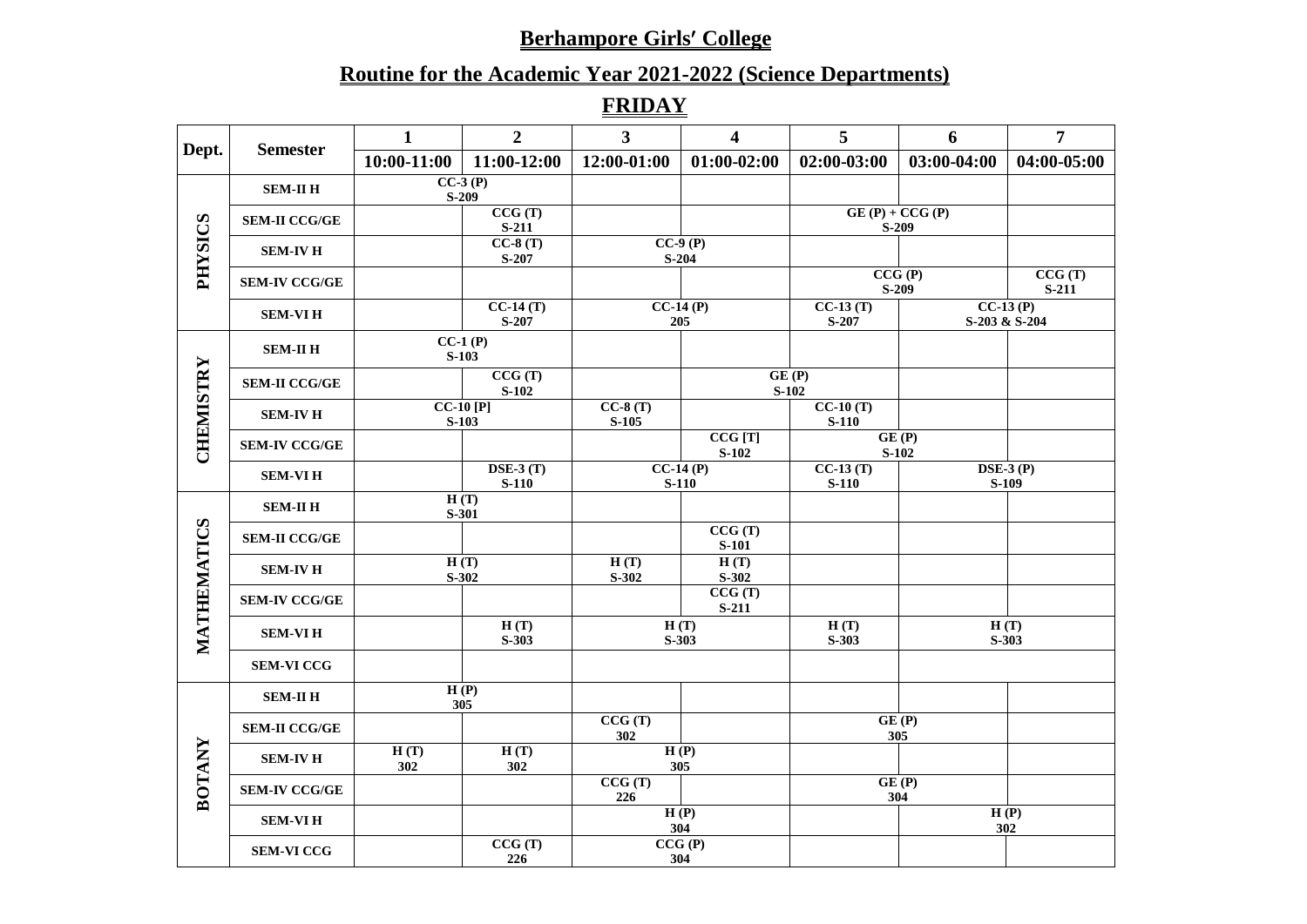|                   |                      | $\mathbf{1}$          | $\overline{2}$        | 3                     | $\overline{\mathbf{4}}$      | 5               | 6                                                    | $\overline{7}$   |
|-------------------|----------------------|-----------------------|-----------------------|-----------------------|------------------------------|-----------------|------------------------------------------------------|------------------|
| Dept.             | <b>Semester</b>      | $10:00-11:00$         | 11:00-12:00           | 12:00-01:00           | $01:00-02:00$                | $02:00-03:00$   | 03:00-04:00                                          | 04:00-05:00      |
|                   | <b>SEM-II H</b>      | H(P)<br>219           |                       |                       |                              |                 |                                                      |                  |
|                   | <b>SEM-II CCG/GE</b> |                       |                       |                       | CCG(T)<br>212                |                 | GE(P)<br>219                                         |                  |
| ZOOLOGY           | <b>SEM-IV H</b>      | 215                   | H(P)                  | H(T)<br>219           | H(T)<br>219                  |                 |                                                      |                  |
|                   | <b>SEM-IV CCG/GE</b> |                       |                       |                       | CCG(T)<br>218                |                 | GE(P)<br>216                                         |                  |
|                   | <b>SEM-VIH</b>       |                       | H(T)<br>212           |                       | H(P)<br>215                  | H(T)<br>212     |                                                      | H(P)<br>215      |
|                   | <b>SEM-VI CCG</b>    |                       |                       |                       |                              |                 |                                                      |                  |
|                   | <b>SEM-II H</b>      | 217                   | H(P)                  |                       |                              |                 |                                                      |                  |
| <b>PHYSIOLOGY</b> | <b>SEM-II CCG/GE</b> | 114                   | CCG(P)                |                       | GE(T)<br>115                 |                 | GE(P)<br>217                                         | CCG(T)<br>115    |
|                   | <b>SEM-IV H</b>      | 117                   | H(P)                  | H(T)<br>114           | H(T)<br>114                  |                 |                                                      |                  |
|                   | <b>SEM-IV CCG/GE</b> | 118                   | CCG(P)                |                       | GE(T)<br>217                 |                 | $\overline{\mathbf{G}}\mathbf{E}(\mathbf{P})$<br>117 | CCG(T)<br>114    |
|                   | <b>SEM-VIH</b>       |                       | H(T)<br>115           |                       | H(P)<br>117                  | H(T)<br>114     |                                                      | H(P)<br>118      |
|                   | <b>SEM-VI CCG</b>    |                       |                       |                       |                              |                 |                                                      |                  |
|                   | <b>SEM-II H</b>      |                       | H(P)<br>S-308         |                       |                              |                 |                                                      |                  |
| <b>ENVS</b>       | <b>SEM-IV H</b>      |                       | H(P)<br>S-309         | H(T)<br>S-310         | H(T)<br><b>S-310</b>         |                 |                                                      |                  |
|                   | <b>SEM-VIH</b>       |                       | H(T)<br>$S-306$       |                       | H(P)<br><b>S-308</b>         | H(T)<br>$S-306$ |                                                      | H(P)<br>$S-309$  |
|                   | <b>SEM-II H</b>      |                       |                       | $CC-03(P)$<br>205     |                              |                 |                                                      |                  |
| $\sum$            | <b>SEM-II GE</b>     |                       |                       |                       |                              |                 | GE(P)<br>205                                         | GE(T)<br>$S-206$ |
| COMP.             | <b>SEM-IV H</b>      | $CC-08(T)$<br>$S-206$ | $CC-08(T)$<br>$S-206$ | $CC-10(T)$<br>$S-206$ | $CC-10(T)$<br>$S-206$        |                 |                                                      |                  |
|                   | <b>SEM-IV GE</b>     |                       |                       |                       |                              |                 | GE(P)<br>205                                         | GE(T)<br>$S-201$ |
|                   | <b>SEM-VIH</b>       |                       | $CC-13(T)$<br>$S-201$ | $CC-13(T)$<br>$S-201$ | $\bf{DSE-03}$ (T)<br>$S-201$ |                 | $CC-14(P)$<br>205                                    |                  |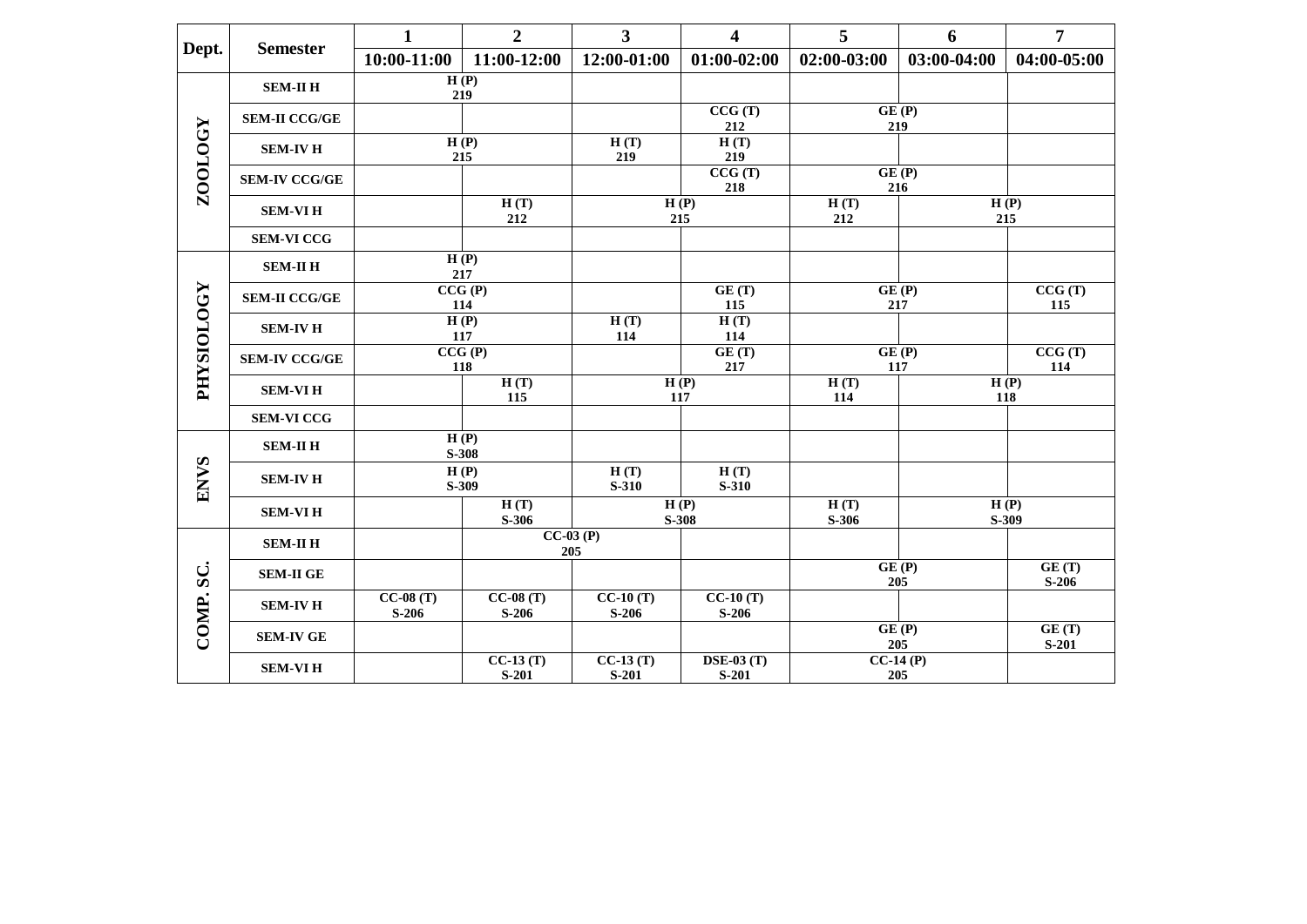# **Routine for the Academic Year 2021-2022 (Science Departments)**

# **SATURDAY**

| Dept.          |                      | 1                     | $\overline{2}$        | $\overline{\mathbf{3}}$ | $\overline{\mathbf{4}}$ |
|----------------|----------------------|-----------------------|-----------------------|-------------------------|-------------------------|
|                | <b>Semester</b>      | 10:00-11:00           | $11:00 - 12:00$       | 12:00-01:00             | $01:00-02:00$           |
|                | <b>SEM-II H</b>      |                       |                       |                         |                         |
|                | <b>SEM-II CCG/GE</b> |                       |                       |                         |                         |
| <b>SOISXHd</b> | <b>SEM-IV H</b>      | $CC-9(T)$<br>$S-201$  | $CC-10(T)$<br>$S-201$ |                         | $CC-9(P)$<br>$S-204$    |
|                | <b>SEM-IV CCG/GE</b> |                       |                       |                         |                         |
|                | <b>SEM-VIH</b>       |                       | $CC-13(T)$<br>$S-207$ |                         |                         |
|                | <b>SEM-II H</b>      |                       |                       |                         |                         |
| CHEMISTRY      | <b>SEM-II CCG/GE</b> |                       |                       |                         |                         |
|                | <b>SEM-IV H</b>      |                       | $CC-8(P)$<br>S-109    | $CC-10(T)$<br>$S-105$   | $CC-10(T)$<br>$S-105$   |
|                | <b>SEM-IV CCG/GE</b> |                       |                       |                         |                         |
|                | <b>SEM-VIH</b>       | $CC-14(P)$<br>$S-111$ |                       | <b>S-111</b>            | $CC-13(P)$              |
|                | <b>SEM-II H</b>      |                       |                       |                         |                         |
|                | <b>SEM-II CCG/GE</b> |                       |                       |                         |                         |
| MATHEMATICS    | <b>SEM-IV H</b>      | H(T)<br>S-302         | H(T)<br>$S-302$       | H(T)<br>S-302           |                         |
|                | <b>SEM-IV CCG/GE</b> |                       |                       |                         |                         |
|                | <b>SEM-VIH</b>       |                       | H(T)<br>$S-303$       |                         | H(T)<br>$S-303$         |
|                | <b>SEM-VI CCG</b>    | CCG(T)<br>$S-305$     |                       |                         |                         |
|                | <b>SEM-II H</b>      |                       |                       |                         |                         |
|                | <b>SEM-II CCG/GE</b> |                       |                       |                         |                         |
|                | <b>SEM-IV H</b>      | H(T)<br>302           | H(T)<br>302           | H(P)                    | 304                     |
| <b>BOTANY</b>  | <b>SEM-IV CCG/GE</b> |                       | CCG(T)<br>226         |                         |                         |
|                | <b>SEM-VIH</b>       |                       | H(P)<br>305           | H(P)<br>305             |                         |
|                | <b>SEM-VI CCG</b>    |                       |                       |                         | CCG(T)<br>302           |